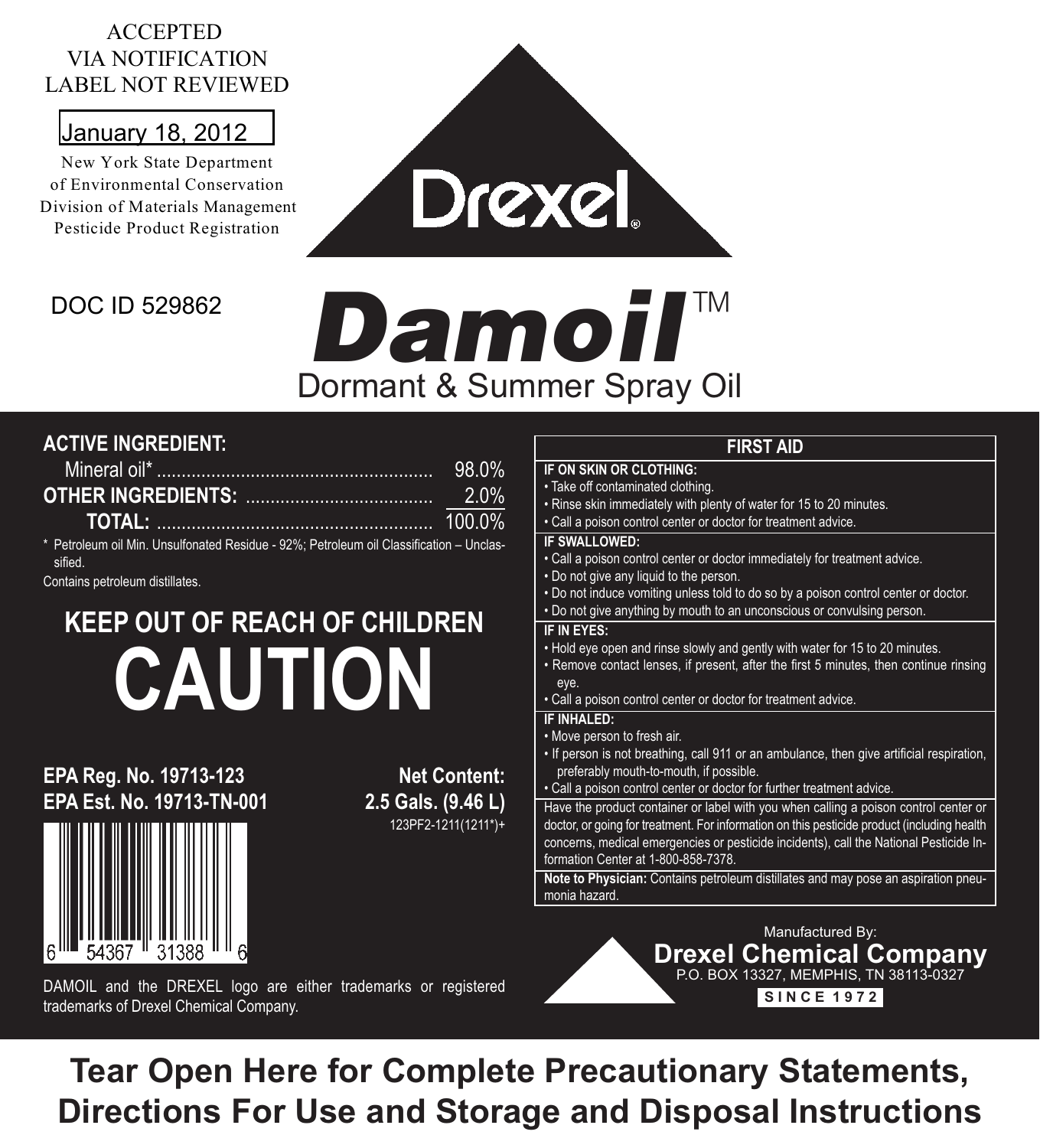#### **PRECAUTIONARY STATEMENTS Hazards to Humans and Domestic Animals**

**CAUTION:** Harmful if absorbed through skin. Avoid contact with eyes, skin or clothing. Prolonged or frequently repeated skin contact may cause allergic reactions in some individuals.

#### **PERSONAL PROTECTIVE EQUIPMENT (PPE)**

Some materials that are chemical-resistant to this product are made of Barrier Laminate or Viton. If you want more options, follow the instructions for category G on an EPA chemical-resistance categor selection chart.

**Mixers, loaders, applicators, flaggers and other handlers must wear:** Long-sleeved shirt and long pants, chemical-resistant gloves, and shoes plus socks.

See engineering controls for additional requirements.

Follow manufacturer's instructions for cleaning/maintaining PPE. If no such instructions for washables exist, use detergent and hot water. Keep and wash PPE separately from other laundry.

Discard clothing and other absorbent materials that have been drenched or heavily damaged by this product's concentrate. Do not reuse them.

#### **ENGINEERING CONTROLS**

Pilots must use an enclosed cockpit that meets the requirements listed in the WPS for agricultural pesticides [40 CFR 170.240(d)(6)].

### **USER SAFETY RECOMMENDATIONS**

**Users should:** 1) Wash hands before eating, drinking, chewing gum, using tobacco or using the toilet. 2) Remove clothing/PPE immediately if pesticide gets inside. Then wash thoroughly and put on clean clothing. 3) Remove PPE immediately after handling this product. Wash the outside of gloves before removing. As soon as possible, wash thoroughly and change into clean clothing.

#### **ENVIRONMENTAL HAZARDS**

Toxic to fish. Do not apply directly to water or to areas where surface water is present or to intertidal areas below the mean high water mark. Do not apply when weather conditions favor drift from areas treated. Do not contaminate water when disposing of equipment washwater or rinsate. Drift and runoff may be hazardous to aquatic organisms in water adjacent to treated areas.

#### **PHYSICAL OR CHEMICAL HAZARDS**

Do not use, pour, spill or store near heat or open flame.

#### **DIRECTIONS FOR USE**

It is a violation of Federal law to use this product in a manner inconsistent with its labeling. Do not apply this product through any type of irrigation system. Do not apply this product in a way that will contact workers or other persons, either directly or through drift. Only protected handlers may be in the area during application. For any requirements specific to your State or Tribe, consult the agency responsible for pesticide regulation.

#### **AGRICULTURAL USE REQUIREMENTS**

Use this product only in accordance with its labeling and with the Worker Protection Standard (WPS), 40 CFR Part 170. This standard contains requirements for the protection of agricultural workers on farms, forests, nurseries, greenhouses and handlers of agricultural pesticides. It contains requirements for training, decontamination, notification and emergency assistance. It also contains specific instructions and exceptions pertaining to the statements on this label about personal protective equipment (PPE) and restricted entry interval (REI). The requirements in this box only apply to uses of this product that are covered by the WPS.

Do not enter or allow worker entry into treated areas during the REI of 4 hours.

PPE required for early entry to treated areas that is permitted under the WPS and that involves contact with anything that has been treated, such as plants, soil or water is: Coveralls, chemical-resistant gloves made of any waterproof material, and shoes plus socks.

#### **NON-AGRICULTURAL USE REQUIREMENTS**

The requirements in this box apply to uses of this product that are NOT within the scope of the Worker Protection Standard for agricultural pesticides (40 CFR Part 170). The WPS applies when this product is used to produce agricultural plants on farms, forests, nurseries, or greenhouses. Do not enter or allow others to enter until sprays have dried.

DAMOIL is a refined phytonomic oil contact insecticide. It is for use on plants in foliage or the dormant stage.

#### **MIXING INSTRUCTIONS**

1) Add enough water to mix tank to begin agitation. 2) Add micronutrients and other pesticides that are to be part of the mix.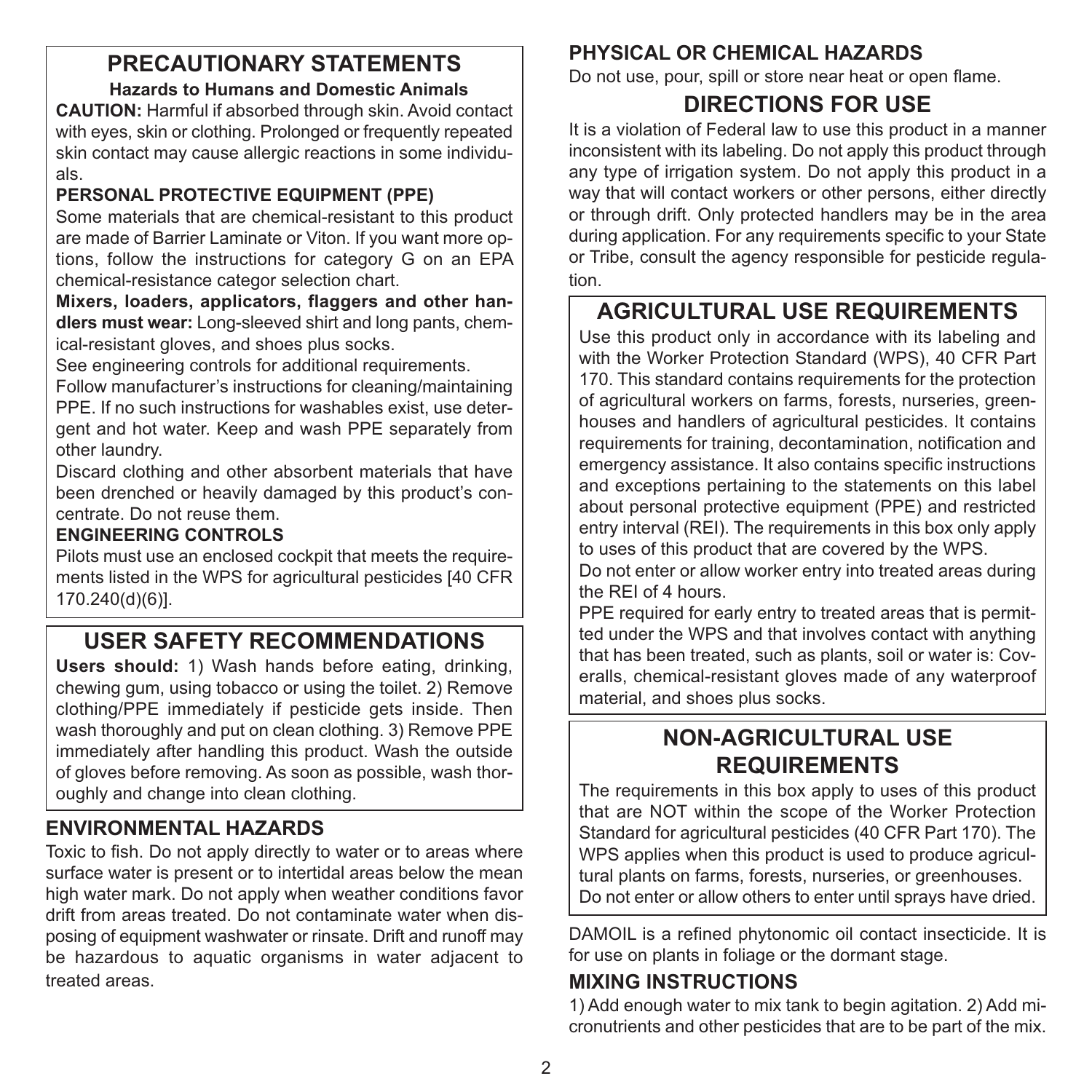If dry pesticide products are used, premix the materials with water thoroughly and add to mix tank. DO NOT add this product before uniform mixture of pesticide and water is obtained. 3) Maintain agitation until the spray is applied. Flush any spray mixture remaining in the hoses back into the tank if the solution stands for more than 20 minutes.

#### **TANK-MIXING:**

Tank-mix only with products registered for use on the specific crop to be treated. When using this product in combination with other pesticides as directed on this label, observe the most restrictive rates, tank-mixing prohibitions, precautionary statements and limitations listed on the product labels involved.

Before tank-mixing with other labeled products, check for tankmix compatibility. A jar test prior to tank-mixing this product with other pesticides or liquid fertilizer will ensure compatibility. Use a clear glass quart jar with lid and mix the tank-mix ingredients in their relative proportions. Invert the jar containing the mixture several times and observe the mixture for approximately one-half hour. If components of the mixture separate readily, a compatibility agent will be helpful in maintaining the stability of the spray mixture. If the mixture balls-up, forms flakes, sludges, gels, oily films or layers or other precipitates, the components of the mixture are not compatible.

#### **METHODS OF APPLICATION**

This product may be applied using conventional hydraulic sprayers, concentrate application equipment, ground applicators, or aircraft. **Do not apply this product or mixes made from it via chemigation.**

**Ground Application:** When applying by ground spray equipment as dilute or concentrate spray, apply the labeled amount of this product in sufficient water for thorough coverage. Reduce spray volume proportionally for smaller and immature plants. If applied as a concentrate spray, the application rate must equal the amount of this product per acre on a per 100 gallon basis except where actual rates are specified. For example, if the dilute application indicates 1 gallon of this product per 100 gallons of water and it requires 500 gallons of spray for thorough coverage, the concentrate spray would require 5 gallons of this product per acre.

**Aerial Application:** Apply the quantity of product indicated in sufficient water to make a minimum of 20 gallons of spray per acre except where indicated otherwise. Use aerial application only if growing and/or soil conditions indicate a ground application to be unfeasible.

#### **SPRAY DRIFT MANAGEMENT**

A variety of factors including weather conditions (e.g., wind direction, wind speed, temperature, and relative humidity) and method of application (e.g. ground, aerial, or airblast) can influence pesticide drift. The applicator and grower must evaluate all factors and make appropriate adjustments when applying this product.

#### **Wind Speed**

Do not apply at wind speeds greater than 15 mph at the application site.

#### **Temperature Inversions**

If applying at wind speeds less than 3 mph, the applicator must determine if (a) conditions of temperature inversion exist, or (b) stable atmosphere conditions exist at or below nozzle height. Do not make applications into areas of temperature inversions or stable atmospheric conditions.

#### **Droplet Size**

Apply as a medium or coarser spray (ASABE) standard 572), and the minimum volume mean diameter (VMD) for spinning atomizer nozzles.

#### **Airblast Applications**

For airblast applications, turn off outward-pointing nozzles at row ends and when spraying outer row. To minimize spray loss over the top in orchard applications, spray must be directed into the canopy.

#### **Ground Spraying Applications**

**Release Height:** For applications using ground-spraying equipment, apply using a nozzle height of no more than 4 feet above the ground or crop canopy.

#### **Aerial Applications**

**Release Height:** For aerial applications of agricultural products, do not release spray at a height greater than 10 feet above the ground, top of crops, or above the orchard canopy. **Boom Length:** The boom length must not exceed 75% of the wingspan or 90% of the rotor blade diameter.

**Swath Adjustment:** When applications are made with a cross-wind, the swath will be displaced downwind. The applicator must compensate for this displacement at the downwind edge of the application area by adjusting the path of the aircraft upwind. Leave at least one swath width unsprayed at the downwind edge of the treated field.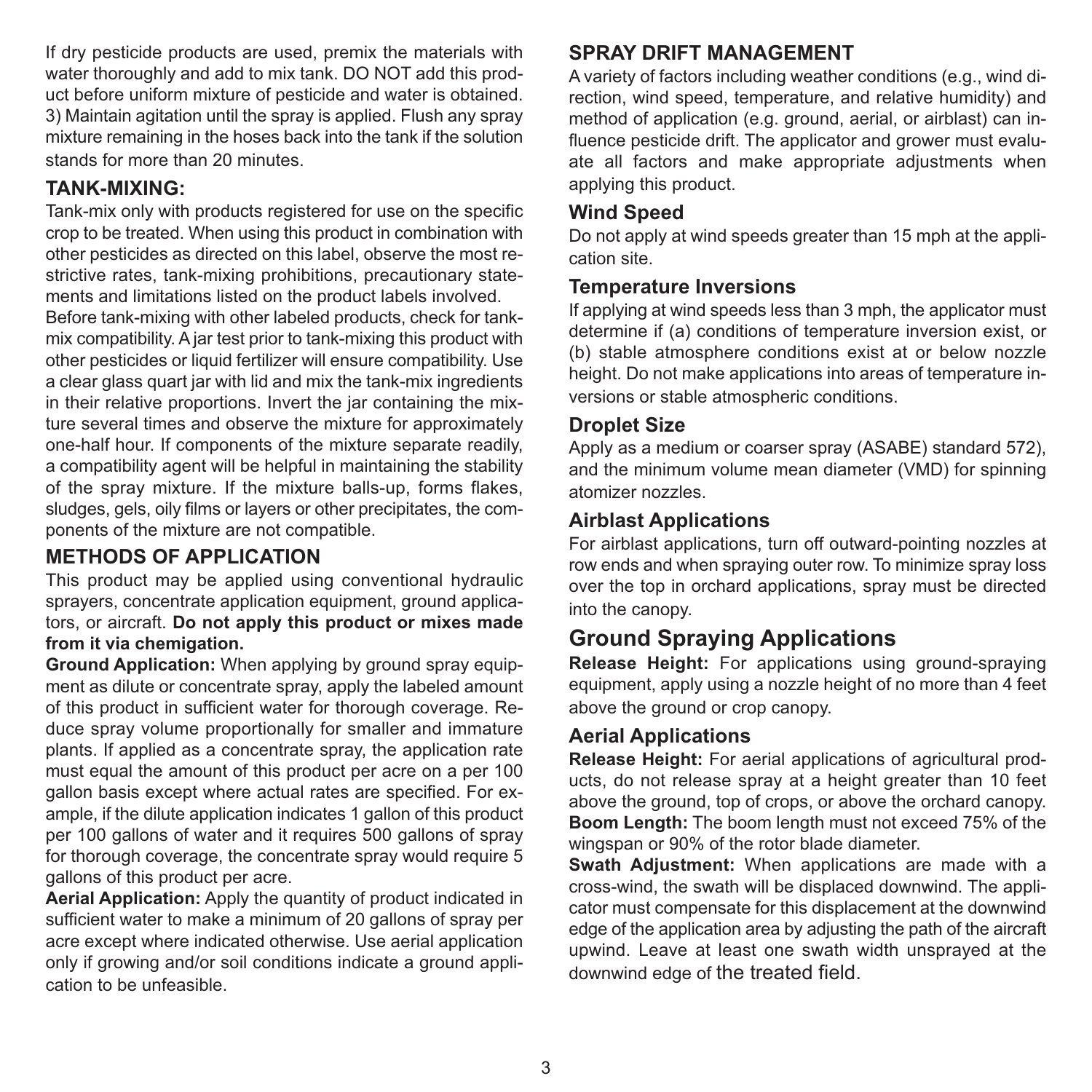#### **INSTRUCTIONS AND PRECAUTIONS**

DO NOT USE THIS PRODUCT in combination with or immediately preceding or following applications of chloropropylate, captan, dyrene, dikar, dichlone, folpet, karathane, morestan, morocide, sulfur compounds, propargite and carbaryl.

For foliage application, the spray tank must be free of any sulfur residue before using this product. Do not combine sulfur sprays with this product on foliage and do not follow a previous application of sulfur or apply sulfur following this product until sufficient time has elapsed for safety (at least 30 days) except in the Northwest (OR and WA). In OR and WA, it may be used in combination on Pears as a post-harvest (after all fruit is off the tree), dormant and delayed dormant (before scales slip, or at or prior to bud swell) treatment.

Use caution when applying this product at temperatures above 90°F. Treat a small area and observe it for signs of damage to plants (phytotoxicity). Allow enough time for symptoms to appear before continuing to spray.

Do not use this product when temperatures are above 95°F. When temperatures drop below 32°F (usually nighttime lows), do not spray trees and vine crops until daytime temperatures have warmed to a point above 32°F and are free from moisture due to melting frost or heavy dews. Application to trees weakened by disease, drought, drying winds or high nitrogen applications may result in oil injury.

#### **USE INSTRUCTIONS**

**Dilute this product with water before use.**

**Amounts given are for 100 gallons of diluted spray solution unless otherwise specified.**

**ALFALFA** *Seed Crop Only***:** Use 1 quart of this product per acre in a minimum of 20 gallons of water per acre by ground application or minimum of 10 gallons per acre by air when used in combination and at the specified label rates with Malathion 5EC (an emulsifiable concentrate containing 5 pounds of malathion per gallon) or other insecticides or miticides that permit tank mixture with oil for control of the pests listed on the label. To increase the effectiveness of desiccants, apply 2 gallons of this product per acre in a minimum of 10 gallons of spray by air. Use is limited to those herbicides/desiccants labeled for Alfalfa Seed desiccation.

Spider mites: Use 1 quart of this product per acre at the dilutions noted above.

**Use Restriction:** Do not apply more than 2 gallons of this product per acre per application by air.

**ALMONDS, APRICOTS, CHERRIES, NECTARINES, PEACHES, PLUMS, PRUNES** *Dormant or Delayed-Dormant***:** Black scales, Brown apricot scales, European fruit lecaniums, Frosted scales, Italian pear scales, Oleander scales, Olive scales (Parlatoria scales), Parlatoria, Putnam scales, Red spider mites, Brown mites, San Jose scales, Soft brown scales, other Scale insects, eggs of Aphids—Apply 1.5 to 2 gallons of this product in 300 to 600 gallons of water or 4 to 6 gallons per acre in a minimum of 20 gallons of spray.

**Summer Use:** Red spider mites—Apply 3 to 4 quarts of this product. Summer stages of Brown apricot scales, San Jose scales—Apply 1 gallon of this product.

**Almonds and Apricots** *Dormant or Delayed-Dormant***:** Brown mite, European red mite, San Jose scale—Apply 4 to 8 gallons of this product in a minimum of 20 gallons of spray per acre. *Spring or Summer Use***:** Brown mite, European red mite, Pacific mite, Two-spotted mites—Apply 1 to 2 gallons of this product in 300 to 600 gallons of water per acre as dilute spray. Apply 4 to 6 gallons of this product in a minimum of 20 gallons of water as concentrate spray. If applied by air, DO NOT apply more than 4 to 6 gallons of this product in a minimum of 20 gallons of spray.

**Plums and Prunes** *Dormant or Delayed-Dormant***:** Peach twig borer—Apply 1.5 to 2 gallons of this product in 100 gallons of water. As concentrate spray, apply 6 to 8 gallons of this product per 20 to 125 gallons of water. If applied by air, use 6 to 8 gallons of this product in a minimum of 20 gallons of water. **Use Restrictions on Cherries Only:** DO NOT apply more than 1.5 gallons of this product in 100 gallons of spray mixture or 1.5% by volume. DO NOT apply this product in conjunction with azinphos-methyl based insecticides.

**Use Restrictions:** Do not apply more than 17 gallons of this product per acre per application by ground and 11.7 gallons of this product per acre per application by air during the dormant or delayed- dormant period. During the Summer period, do not apply more than 11.7 gallons of this product per acre by air on Almonds, Apricots, Cherries, and Plums.

**APPLES** *Dormant or Delayed-Dormant***:** Aphid eggs, Pear scales. Red spider mites, San Jose scale—Apply 1 to 2 gallons of this product as dilute spray. *Delayed-Dormant***:** Rust mites—Apply 1 to 2 gallons of this product. *Dormant (OR, WA)***:** Mites, San Jose scales—Apply 1 to 1.5 gallons of this product as dilute spray with Sulfur or Lime sulfur at the label specified rate. As concentrate spray, apply 4 to 6 gallons of this product with Sulfur or Lime sulfur at the label specified rate in 20 to 100 gallons of spray per acre. *Summer Use***:** Apply 1 to 1.5 gallons of this product. For control of Red spider mites,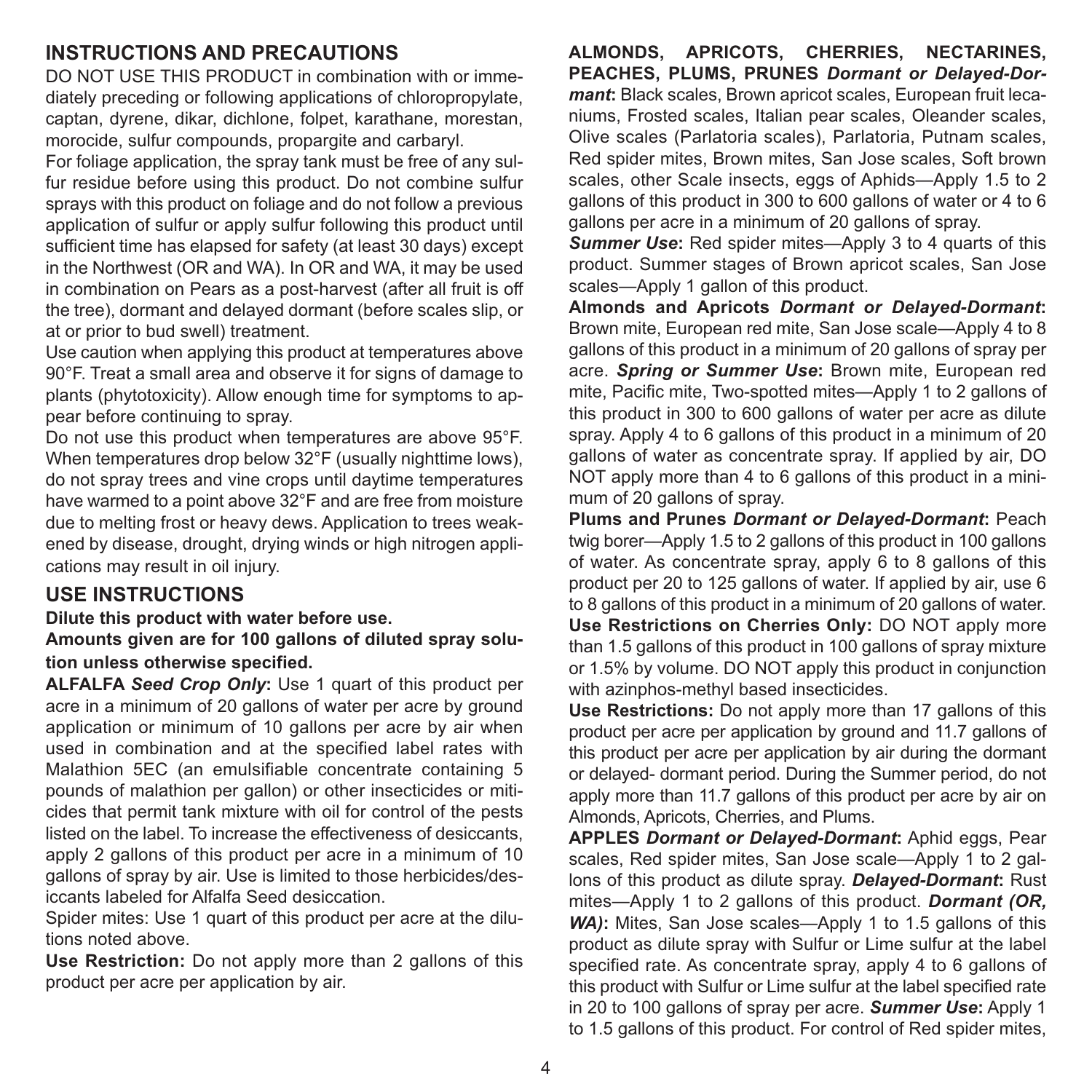apply 0.75 to 1 gallon of this product as dilute spray.

**Use Precaution:** Oil plus Sulfur or Lime sulfur can cause severe foliage and fruit bud injury if applied after the dormant period.

**Use Restriction:** Do not apply more than 228 gallons of spray per acre per application by ground during the delayed-dormant period.

**ASPARAGUS, BEANS, BEETS, CORN, CUCURBITS, PEP-PERS, SQUASH, & TOMATOES:** Aphids, Beetle larvae, Caterpillars, Leafminers and Mites — Apply 1 to 2 gallons of this product in 100 gallons of water.

On Corn, this product may also be used in combination with atrazine by ground application at the rate of 1 gallon in 20 to 40 gallons of water per acre or by air at the rate of 0.5 gallon in minimum 5 gallons of water per acre. Follow the use precautions, limitations and directions for use given on the atrazine product label.

**Use Restrictions:** Do not apply more than 1 gallon of this product per 100 gallons of water per acre per application by ground equipment. On Field corn, do not apply more than 2 gallons of this product per 100 gallons of water per acre per application by ground. By air, do not apply more than 0.5 gallon of spray per acre per application on Corn.

**AVOCADOS:** Mites and Thrips — Apply 1 to 4 gallons of this product per 100 gallons in a dilute spray of 400 to 3000 gallons per acre. For concentrate spray, apply 1 to 18 gallons of this product per acre in 50 to 100 gallons of spray mixture or in enough water for adequate coverage. For aerial application, apply 1 to 18 gallons of this product per acre in 20 to 100 gallons of spray. When application of this product is more than 2% v/v concentration, treat a small area and observe. Allow enough time for symptoms to appear before continuing to spray.

**Use Restriction:** Do not apply more than 30 gallons of this product per acre per application.

**BANANAS, PLANTAINS:** Black leaf streak, Sigatoka (black, yellow); This product will also loosen Sooty mold fungus and limit its formation by controlling Aphids, Mealybugs, Scale insects and Whiteflies – Apply 0.5 to 1.5 gallons of this product in 20 to 100 gallons of water per acre. For application by Mist blower, use 1.5 gallons of this product in 6 gallons of water per acre.

Begin application when disease or insect pest first appears and continue every 10 to 15 days during the rainy period or as needed. DO NOT apply when daytime temperatures exceed 80°F (26.6°C) as injury may occur.

Phytotoxicity may be affected by the quantity of oil used, yigor

of trees, and temperatures at time of application. Bag fruits or use a directed spray on unbagged fruits to improve crop safety. **Use Restriction:** Do not apply more than 1.5 gallons of this product per acre per application using ground equipment.

**BLUEBERRIES, BUSHBERRIES, CANEBERRIES:** Mites, Powdery mildew, Rust—Apply 0.75 to 1.5 gallons of this product in 100 gallons of water per acre with ground equipment for optimum spray coverage of leaf surfaces. For fungal diseases, use at least 200 psi spray pressure.

**Use Restriction:** Do not apply more than 1.5 gallons of this product per acre per application using ground equipment.

#### **CITRUS**

**Citron, Grapefruit, Mandarins, Oranges (Navel, Valencia), and Other Citrus spp.:** Mealybugs, Scales (Black, Brown, Citricola, Purple, Red, Yellow), Spider mites (Pacific, Red, Twospotted) – Apply 1.2 to 1.4 gallons of this product in late Summer through October. In Southern California, apply to Grapefruits from July to October; Navel oranges from July to August; Valencia from July to September. In Oxnard Plains, apply throughout the year. Apply in enough water for thorough coverage. As concentrate spray, apply 1.2 to 1.4 gallons of this product in a minimum of 20 gallons of spray per acre.

**Use Precaution:** On Navel oranges, do not apply during or after color break.

**Use Restrictions:** Do not exceed a maximum of 212 pounds of active ingredient (29.5 gallons of this product) in a maximum volume of 2000 gallons of spray mix per acre when treating citrus in California.

Do not exceed a maximum of 159 pounds of active ingredient (22.1 gallons of this product) in a maximum volume of 1500 gallons of spray mix per acre when treating citrus in Florida or Texas.

By air, do not apply more than 30.1 gallons of this product per acre per application. Do not apply more than 1.5 gallons per acre per application using ground equipment during late Summer and Fall.

On other Citrus varieties, do not apply more than 19.3 gallons of this product per acre per application by air.

**Lemons, Limes:** Mealybugs, Scales (Black, Brown, Purple, Red, Yellow), Mites (Bud, Flat, Red spider) – Apply 1.2 to 1.4 gallons of this product per acre in late Spring and late Summer through December. In Southern California, apply 1.2 to 1.4 gallons of this product per acre only in August and September. In the Coastal part of Southern California, use 0.5 to 1.4 gallons of this product per acre in May and June and/or September through December whereas in the Interior part, apply in April and May and/or September through November. In Oxnard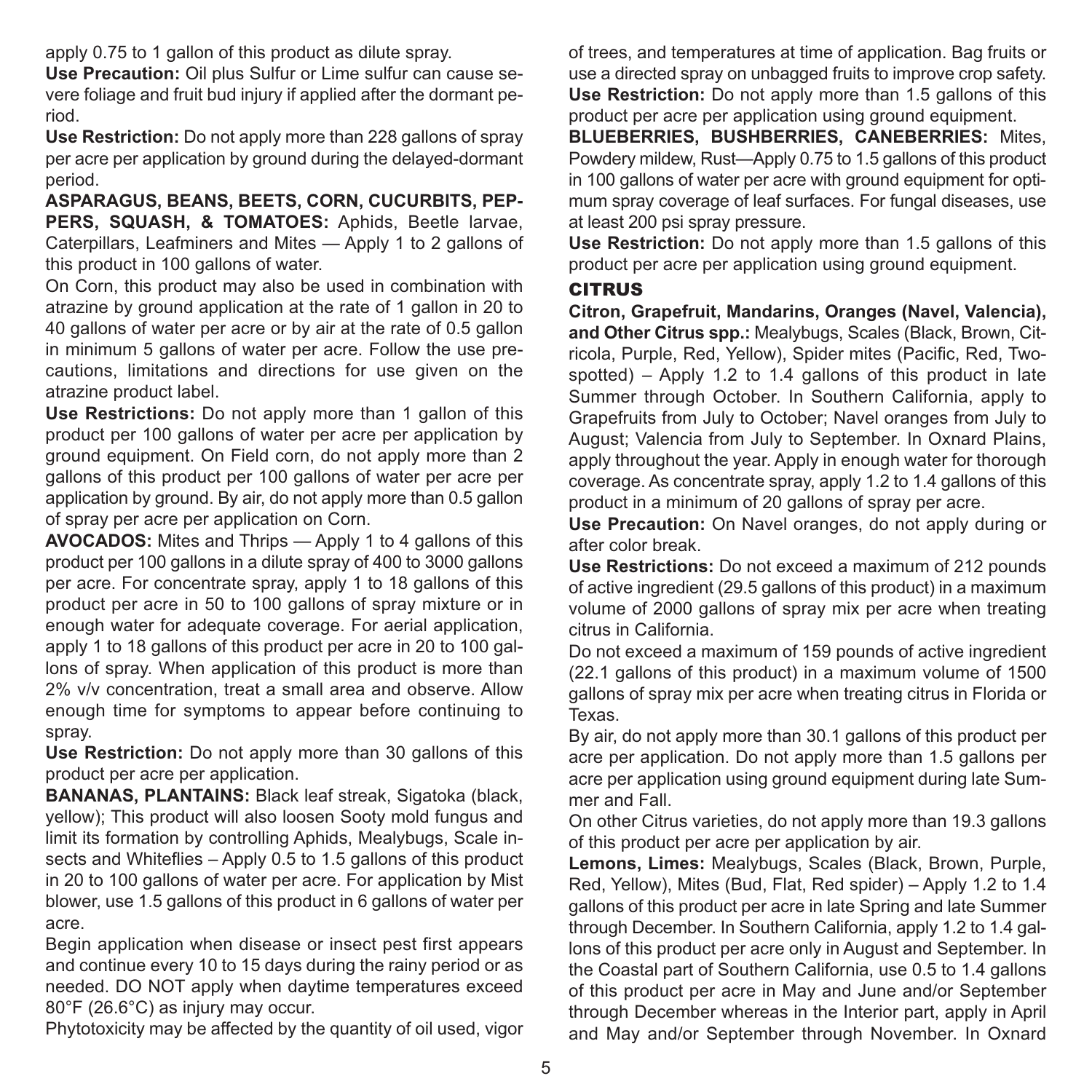Plains, application can be made throughout the year. Apply in enough water for thorough coverage. As concentrate spray, apply this product in a minimum of 20 gallons of spray per acre.

**Use Restrictions:** On Lemons, do not apply more than 0.014 gallon (1.8 fl. ozs.) of this product per gallon of water per application by ground. Do not exceed a maximum of 212 pounds of active ingredient (29.5 gallons of this product) in a maximum volume of 2000 gallons of spray mix per acre when treating citrus in California. Do not exceed a maximum of 159 pounds of active ingredient (22.1 gallons of this product) in a maximum volume of 1500 gallons of spray mix per acre when treating citrus in Florida or Texas.

By air, do not apply more than 30.1 gallons of this product per acre per application.

On Limes, do not apply more than 1.5 gallons of this product per acre per application by ground and air.

**All Citrus Varieties:** Use this product as an adjuvant with a suitable insecticide or miticide.

Do not exceed 0.4% v/v concentration. Do not use this product when freezing temperatures are expected within 24 hours of application. Precautions should be taken when combining this product with certain miticides due to possible increased phytotoxicity when applied over the foliage. Consult an Agricultural Extension Service agent for recommendations on special combinations.

**COFFEE:** Green scale, Coffee borer—Apply 3 to 6 gallons of this product in 100 gallons of water per acre. Use water only as a diluent.

**Use Restriction:** Do not apply more than 6 gallons of this product per acre per application.

**FIGS** *Dormant or Delayed-Dormant***:** Fig scales—Use 2 to 3 gallons of this product as dilute spray. Use 3 gallons of this product for severe infestation. Apply 4 to 6 gallons of this product in a minimum of 50 gallons of spray as a concentrate spray. **Use Restriction:** Do not apply more than 3 gallons of this product per 100 gallons of water per acre per application using ground equipment during the dormant or delayed-dormant period.

**GRAPES** *Dormant***:** Mealybugs—Apply 4 to 6 gallons of this product in 200 to 300 gallons of spray solution per acre. If applied in tank mixture with another insecticide, use 1 to 2 gallons of this product in 200 to 300 gallons of water per acre to control Mealybugs. As a concentrate spray, apply 1 to 2 gallons of this product with an appropriate insecticide in enough water for thorough coverage.

Grape and Variegated leafhopper nymphs (suppression

only)—Apply 1 to 1.5 gallons of this product in 100 gallons as dilute spray or 1 to 3 gallons per acre as concentrate spray. Mites (suppression only)—Apply 1 to 2 gallons of this product per acre as concentrate spray.

**Use Precaution:** This product can temporarily affect surface bloom appearance, but will not cause subsurface injury. DO NOT apply this product within 2 days of harvest of Grapes intended for fresh market for suppression of Leafhopper or Mites.

**Use Restriction:** Do not apply more than 17.4 gallons of this product per 300 gallons of water per acre per application using ground equipment during the postharvest and dormant periods.

**HOPS:** Mites, Powdery mildew—Apply 1 to 2 gallons of this product in 100 gallons of water per acre. Begin application at early leaf stage and repeat at 10 to 14 day intervals. Discontinue application at Burr development.

**Use Restriction:** Do not apply more than 5.3 gallons of this product per acre per application using ground equipment.

**OLIVES:** Black scales, Oleander scales, Parlatoria scales, Olive scales, Spider mites— Apply 1.5 gallons of this product per 100 gallons of spray solution per acre. Apply in prebloom or in postbloom up to buckshot.

**Use Restrictions:** Do not apply more than 21.7 gallons of this product per acre per application using ground equipment during the postharvest and prebloom periods. Do not apply more than 0.02 gallon per gallon of water (2 gallons of this product per 100 gallons of water) per application during the dormant and delayed-dormant periods.

**PEARS** *Dormant or Delayed-Dormant***:** Aphid eggs, Pear scales. Red spider mites, San Jose scale—Apply 1 to 2 gallons of this product as dilute spray. *Delayed-dormant***:** Pear psylla—Apply 2 gallons of this product as dilute spray. As concentrate spray, apply 4 to 6 gallons in a minimum of 20 gallons of spray per acre. *Delayed-dormant and Fall Spray***:** Blister mites—Apply 2 gallons of this product. *Summer Use***:** European and Pacific red mites, Two-spotted spider mites —Apply 1 to 1.5 gallons of this product in 400 to 800 gallons of water as dilute spray. For control of Red spider mites, apply 0.75 to 1 gallon of this product. As concentrate spray, do not apply more than 4 gallons of this product in a minimum of 20 gallons of spray per acre. If applied by air, do not apply more than 4 to 6 gallons of this product in a minimum of 20 gallons of spray per acre. *California Only***:** As concentrate spray, apply 4 to 6 gallons of this product in 90 to 120 gallons of spray per acre. For summer forms of Italian pear scales and San Jose scales, apply 1 to 1.5 gallons of this product as concentrated spray.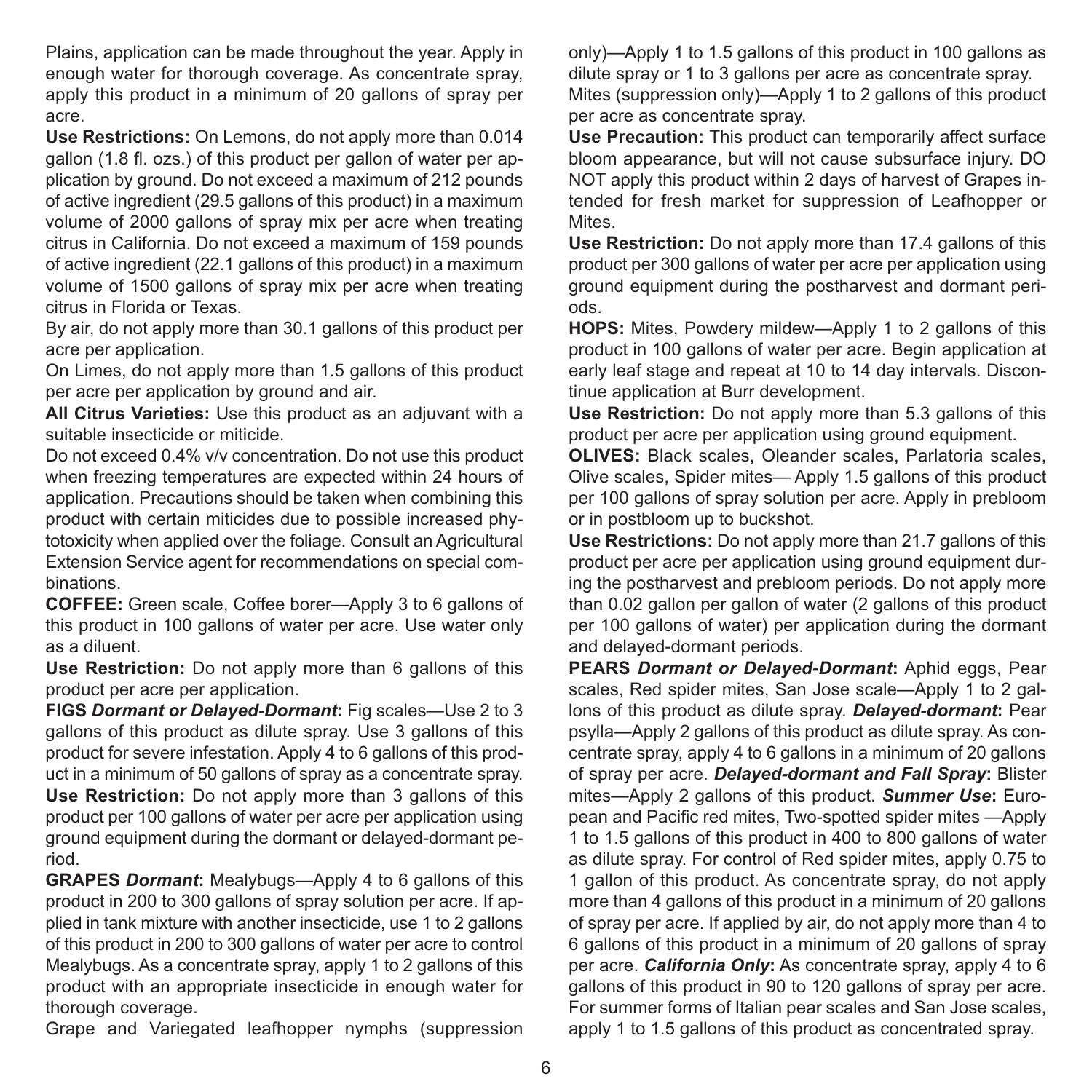*Dormant (OR, WA)*: Pear psylla—Apply 1 to 1.5 gallons of this product as dilute spray with Sulfur or Lime sulfur at the specified label rate. As concentrate spray, DO NOT apply more than 5 gallons of this product with Sulfur or Lime sulfur at the labeled rate in 20 to 100 gallons of spray per acre.

**Use Precaution:** Oil plus Sulfur or Lime sulfur can cause severe foliage and fruit bud injury if applied after the dormant period.

**Use Restrictions:** Do not apply more than 2.7 gallons of this product per acre per application during the delayed-dormant period and 228 gallons per acre during the dormant period with ground equipment; do not apply more than 53.5 gallons of this product per acre per application by air during the delayed-dormant period. For Summer use on Pears, do not apply more than 0.2 gallon of this product per gallon of water using ground equipment.

**PECANS:** Obscure scale – Apply 3 to 3.5 gallons of this product per 100 gallons of water during free dormancy and when temperature is between 50°F and 70°F.

*Dormant or Delayed-Dormant (Dilute Sprays)***:** Aphids (eggs), Mites (eggs), Scales – Use 2 to 3 gallons of this product per 100 gallons of water. Apply in minimum 200 gallons of water per acre. Use the 2-gallon rate when trees are in a weakened condition. Apply from late February until buds first break.

*Dormant or Delayed-Dormant (Concentrate Sprays)***:** Aphids (eggs), Mites (eggs) Scales – Use 6 to 8 gallons of this product per acre. Apply in minimum 20 to 125 gallons of water per acre. Use the 6-gallon rate when trees are in a weakened condition. Apply from late February until buds first break.

**PISTACHIOS:** *Dormant and Delayed Dormant Applications***:** Soft scale, Wintering phytocoris—Apply alone or in combination with other registered products shown effective against Soft scale. For concentrate applications, apply 4 to 8 gallons of this product in 70 to 150 gallons of water per acre. Do not use more than 6% v/v solution as a concentrate application.

For dilute applications, apply 5 to 10 gallons of this product in 250 to 500 gallons of water per acre. Do not use more than 2% v/v solution as a dilute application. For moderate to severe pest population, use concentrate applications. Apply by mid-February. Applications made in January or February, especially at higher rates (12 gallons per acre), may result in advanced bud break and bloom, which may increase the potential for frost damage. Do not apply this product when orchard is not vigorous or when under stress.

**Use Restriction:** Do not apply more than 17 gallons of this product per acre per application during the delayed-dormant and dormant periods using ground equipment.

**STRAWBERRIES:** Two Spotted spider mites—Use 1 to 2% v/v in 60 gallons of water per acre with air assisted low volume ground applicators or 200 gallons of water per acre with standard ground spray equipment. Application may be made during the winter months when plants are semi-dormant. Do not use this product from peak bloom through peak fruiting period. Application should be made when Mites are at no more than a moderate infestation level. Higher levels of Mites infestations will require treatment with more effective miticides. Make applications at no less than 14 days between applications. Consult your local Extension Office for more specific local mite threshold density recommendations for this type of treatment. When using refined petroleum oils on strawberries, there will be a danger of phytotoxicity.

To reduce the problem, do not apply this product when warm temperatures, 75°F and above, are expected for several days after application. In California, do not apply this product from:

 January 16 to May 30 in Orange and San Diego counties and the Oxnard Plains

February 1 to June 15 in the Santa Maria Valley

 March 1 to June 30 in Monterey and Santa Cruz counties. **Use Restriction:** Do not apply more than 1.5 gallons of this product per 200 gallons of water per acre per application using ground equipment.

#### TROPICAL CROPS (KIWI, MANGO, PAPAYA, PINEAPPLE):

**Kiwi:** Scales (Greedy, Latania, Oleander, San Jose)—Apply 4 to 6 gallons of this product per 100 gallons of water per acre. Use the 6-gallon rate when pests populations are high.

**Use Restriction:** Do not apply more than 6 gallons of this product per acre per application using ground equipment.

**Mango:** Mites, Powdery mildew—Apply 1 to 1.5 gallons of this product in 100 gallons of water per acre.

**Use Restriction:** Do not apply more than 1.5 gallons of this product per acre per application using ground equipment.

**Papaya:** Mites, Papaya ringspot virus, Powdery mildew— Apply 0.75 to 1.5 gallons of this product in 100 gallons of water per acre.

**Use Restriction:** Do not apply more than 1.5 gallons of this product per acre per application using ground equipment.

**Pineapple:** Bud moth, Chinese rose beetle, Mealybugs— Apply 1 to 2 gallons of this product in 100 gallons of water per acre as spray. Apply 1 to 2 gallons of this product per 100 gallons of water as dip. Dip for 30 seconds.

**Use Restrictions:** Do not apply more than 2 gallons of this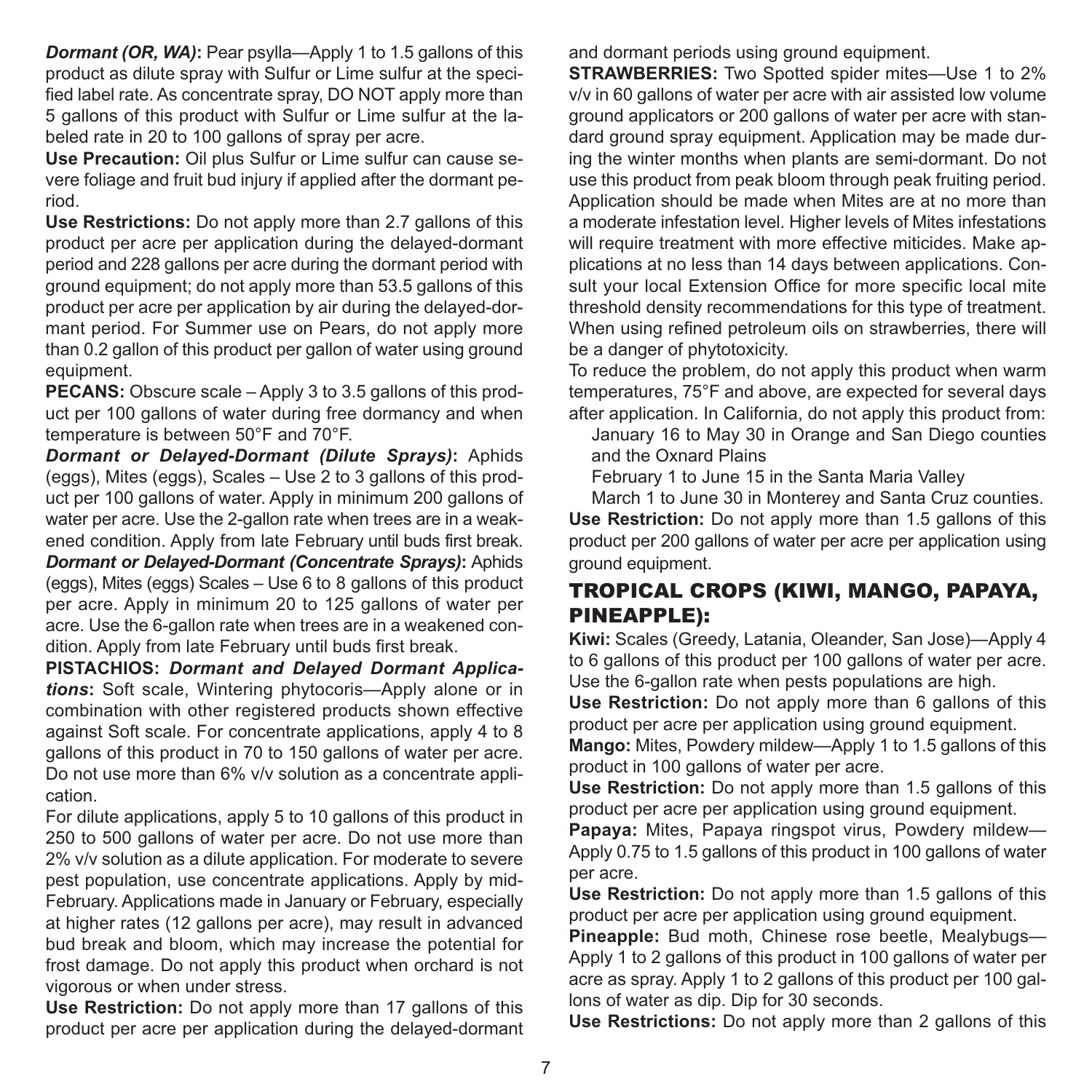product per acre per application using ground equipment. As dip treatment, do not apply more than 2 gallons of this product per 100 gallons of water.

**TOBACCO:** Aphids, Beetle Larvae, Leafhoppers, Leafminers, Mites, Thrips, Whitefly—Apply 0.75 to 1 gallon of this product per 100 gallons of water.

**Use Restriction:** Do not apply more than 1 gallon of this product per 100 gallons of water per acre per application using ground equipment.

#### ORNAMENTALS, FLOWER AND FOLIAGE PLANTS, SHRUBS, CHRISTMAS TREES, AND SHADE TREES

**Ornamentals (Foliage and Bedding Plants)** *Winter Dormant Period*: Aphids, Adelgids, Bugs (immature), Caterpillars, Eriophyid mites, Gall mites, Lace bugs, Leaf beetle larvae, Leafminers, Mealybugs, Psyllids (immature), Sawfly larvae, Scales (immature), Spider mites, Whiteflies (immature)—Apply this product at 2 to 3 gallons as needed. *Summer***:** Apply 1 to 2 gallons of this product as foliar or cover spray as needed.

**Flower and Foliage Plants (including Roses and other flowering shrubs)** *Winter Dormant Period***:** Aphids, Adelgids, Bugs (immature), Caterpillars, Eriophyid mites, Gall mites, Lace bugs, Leaf beetle larvae, Leafminers, Mealybugs, Psyllids (immature), Sawfly larvae, Scales (immature), Spider mites, Whiteflies (immature)—Apply this product at 2 to 3 gallons as needed. *Summer***:** Apply 1 to 2 gallons of this product as foliar or cover spray as needed.

**Ornamental Trees (Shrubs along city streets, other Rightsof-way including Conifers, Deciduous and Broadleaved evergreens)** *Winter Dormant Period***:** Aphids, Bugs (immature), Caterpillars, Eriophyid mites, Gall mites, Lace bugs, Leaf beetle larvae, Leafminers, Mealybugs, Psyllids (immature), Sawfly larvae, Scales (immature), Spider mites, Whiteflies (immature)—Apply this product at 2 to 4 gallons as needed. *Summer***:** Apply 1 to 3 gallons of this product as foliar or cover spray as needed.

See '*Plant Restrictions*' section below for use precautions.

**Shade Trees and Shrubs including Conifers, Deciduous Broadleaf Evergreens and Woody Ornamentals** *Winter Dormant Period***:** Aphids, Bugs (immature), Caterpillars, Eriophyid mites, Gall mites, Lace bugs, Leaf beetle larvae, Leafminers, Mealybugs, Psyllids (immature), Sawfly larvae, Scales (immature), Spider mites, Whiteflies (immature)—Apply this product at 2 to 4 gallons as needed.

*Summer***:** Apply 1 to 3 gallons of this product as foliar or cover spray as needed. See '*Plant Restrictions*' section below for use precautions.

Christmas Trees Winter: Aphids, Adelgids, Scales (soft and hard; immature). Spider mites—Apply in 2 to 4 gallons of this product as needed. *Summer***:** Aphids, Adelgids, Scales (soft and hard; immature), Spider mites—Apply 1 to 3 gallons of this product as needed. Do not apply more than 0.02 gallon (2.56 fl. ozs.) per gallon of water per application using ground equipment during the Winter period.

**Plant Restrictions:** Oil removes the glaucous (blue) bloom from such Evergreens as Colorado blue spruce and Koster spruce. Do not spray on Walnut foliage. Always use lower dosage or test spray oil sensitive plants such as *Chamaecypris*, *Cryptomeria*, Japanese holly, Juniper, Smoke tree and Spruce. Tendency toward sensitivity: Red cedar and Douglas fir. Use with precaution and reduce dosage for dormant application on Sugar maple and Red bud. Do not spray when buds have fully opened and shoot elongation is occurring.

Do not use on Conifers or Ferns not tolerant to oil sprays. In California, limit the use of this product to American red oak, Cornelian cherry, Crabapple, Dogwood, Japanese black pine, Purple leaf plum, Weeping cherry. Keep sprays away from open blooms; bleaching and spotting has been observed with the open blooms of certain plants.

Do not apply this product when there is obvious moisture deficit in leaves or plant is under stress.

Do not apply this product more than 4 times during the growing season. Allow at least a 2-week interval between applications to the same plants. For Fall dormant applications, reduce the rate to 2 gallons of this product.

**WALNUTS** *Late Spring to Mid-Summer Only***:** Summer stages of European fruit scales, Frosted scales, Red spider mites, San Jose scale and other Soft-shelled scales—Apply 0.5 to 1 gallon of this product.

*Delayed Dormant***:** Black, Calico, European fruit lecanium scales, Frosted, Olive, Red spider mite eggs, San Jose scale and Walnut aphid eggs—Apply 2 gallons of this product in 300 to 500 gallons of water. Spider mites—Apply 4 gallons of this product per acre in 200 to 400 gallons of water on fully expanded leaves as foliar spray. As concentrate spray, for delayed dormant and foliar sprays, apply in a minimum of 40 gallons of water per acre.

As an adjuvant for neutral copper compounds for control of Walnut blight in pre- and postbloom sprays: Apply 1 quart of this product per 100 gallons of water as a dilute spray. Follow dosages and timing on the copper product label.

**Use Precautions:** Use this product only on trees that have not suffered from lack of moisture or other stressing factors during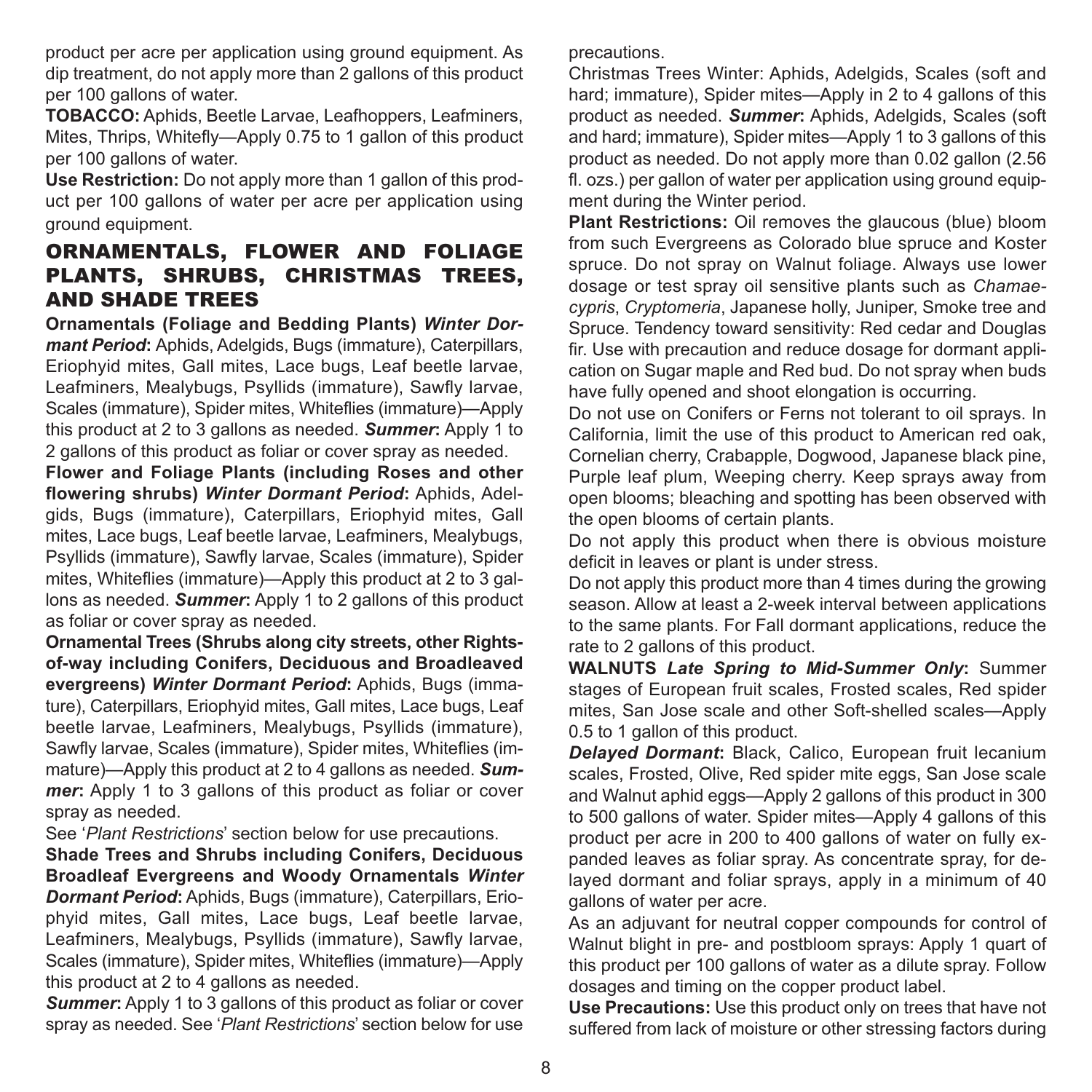the growing season. Do not apply when soil moisture is low. Do not apply after husk split.

**Use Restriction:** Do not apply more than 7.7 gallons of this product per acre per application during the dormant and delayed-dormant period and 0.14 gallons of this product per gallon of water (68.2 gallons per 500 gallons of water) per application during late Spring using ground equipment.

### **STORAGE AND DISPOSAL**

Do not contaminate water, food or feed by storage, disposal or cleaning of equipment.

**PESTICIDE STORAGE:** Storage should be under lock and key in a ventilated room and secure from access by unauthorized persons and children. Storage should be in a cool, dry area away from any

heat or ignition source. Do not stack over 2 pallets high. Move containers by handles or cases. Do not move containers from one area to another unless they are securely sealed. Keep container tightly

sealed when not in use. Keep away from any puncture source. Avoid storage near water supplies, food, feed and fertilizer to avoid contamination.

Store in original containers only. If the contents are leaking or material is spilled, follow these steps:

- 1. Contain spill. Absorb with a material such as sawdust, clay granules or dirt.
- 2. Collect and place in suitable containers for disposal.
- 3. Wash area with soap and water to remove remaining pesticide.
- 4. Follow washing with clean water rinse.
- 5. Place a leaking container in a plastic tub and transfer contents, as soon as possible, to an empty, original container.
- 6. Do not allow runoff to enter sewer or contaminate water supplies.
- 7. Dispose of waste as indicated below:

**PESTICIDE DISPOSAL:** Wastes resulting from the use of this product may be disposed of on site or at an approved waste disposal facility.

#### **CONTAINER DISPOSAL:**

**Nonrefillable Container (rigid material; less than 5 gallons):** Nonrefillable container. Do not reuse or refill this container. Offer for recycling, if available. Clean container promptly after emptying. Triple rinse as follows: Empty the **(Continued)**

### **STORAGE AND DISPOSAL (Cont.)**

remaining contents into application equipment or a mix tank and drain for 10 seconds after the flow begins to drip. Fill the container one-fourth full with water and recap. Shake for 10 seconds. Pour rinsate into application equipment or a mix tank or store rinsate for later use or disposal. Drain for 10 seconds after the flow begins to drip. Repeat this procedure two more times. Dispose of empty container in a sanitary landfill or by incineration, or, if allowed by State and local authorities, by burning. If burned, stay out of smoke. **Nonrefillable Container (rigid material; 5 gallons up to < 250 gallons):** Nonrefillable container. Do not reuse or refill this container. Offer for recycling, if available. Clean container promptly after emptying. Triple rinse as follows: Empty the remaining contents into application equipment or a mix tank. Fill the container one-fourth full with water. Replace and tighten closures. Tip container on its side and roll it back and forth, ensuring at least one complete revolution, for 30 seconds. Stand the container on its end and tip it back and forth several times. Turn the container over onto its other end and tip it back and forth several times. Empty the rinsate into application equipment or a mix tank or store rinsate for later use or disposal. Repeat this procedure two more times. Dispose of empty container in a sanitary landfill or by incineration, or if allowed by State and local authorities, by burning. If burned, stay out of smoke.

**Refillable Container (≥ 250 gallons & Bulk):** Refillable container. Refill this container with pesticide only. Do not reuse this container for any other purpose. Cleaning the container before final disposal is the responsibility of

the person disposing of the container. Cleaning before refilling is the responsibility of the refiller. To clean the container before final disposal, empty the remaining contents from this container into application equipment or mix tank. Fill the container about 10% full with water. Agitate vigorously or recirculate water with the pump for 2 minutes. Pour or pump rinsate into application equipment or rinsate collection system. Repeat this rinsing procedure two more times.

Dispose of empty container in a sanitary landfill or by incineration, or if allowed by State and local authorities, by burning. If burned, stay out of smoke.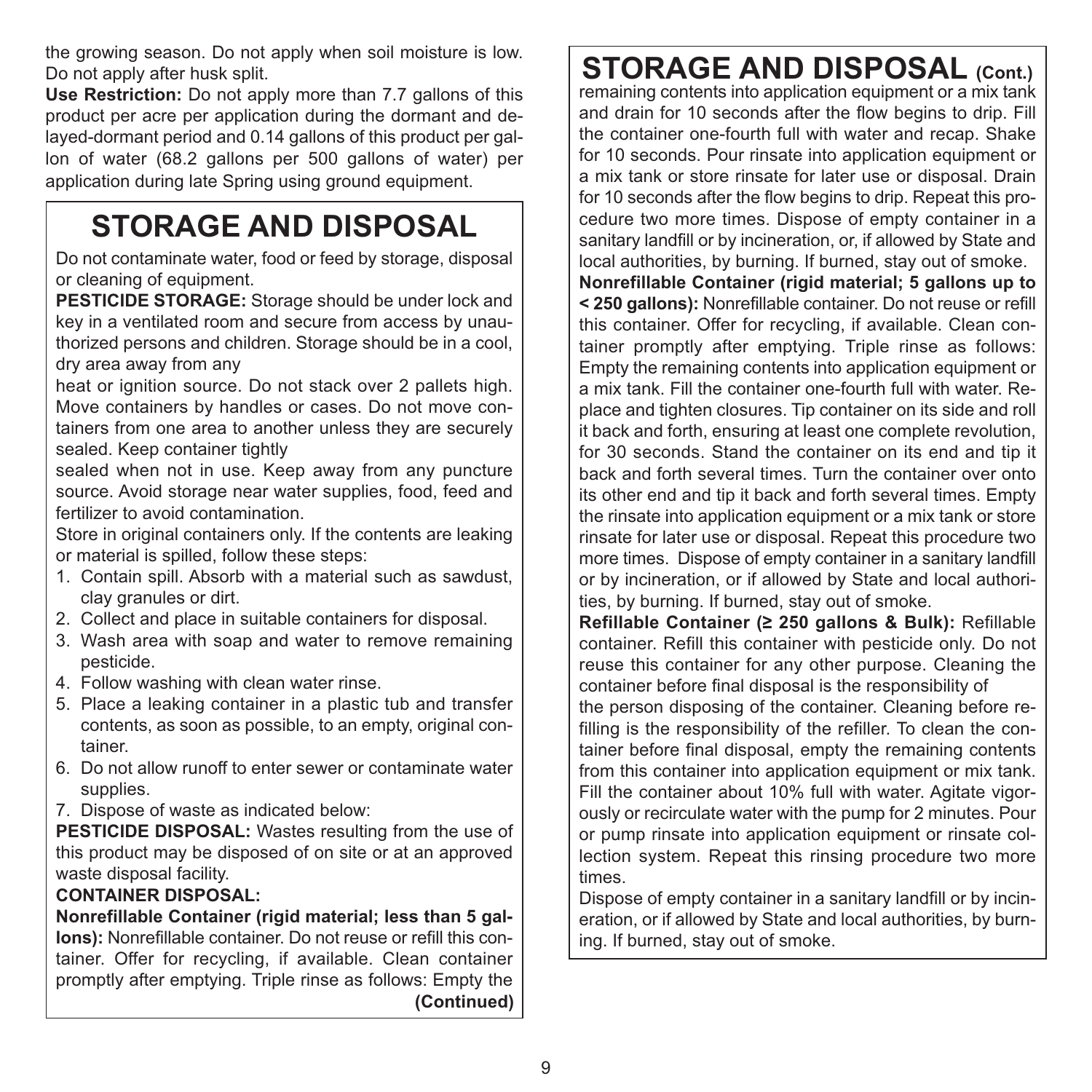#### **WARRANTY—CONDITIONS OF SALE**

OUR DIRECTIONS FOR USE of this product are based upon tests believed reliable. Follow directions carefully. Timing and method of application, weather and crop conditions, mixtures with other chemicals not specifically recommended and other influencing factors in the use of this product are beyond the control of the Seller. To the extent consistent with applicable law, Buyer assumes all risks of use, storage and handling of this material not in strict accordance with directions given herewith. To the extent consistent with applicable law, in no case shall the Manufacturer or the Seller be liable for consequential. special or indirect damages resulting from the use or handling of this product when such use and/or handling is not in strict accordance with directions given herewith. The foregoing is a condition of sale by the Seller and is accepted as such by the Buyer.

DAMOIL and the DREXEL logo are either trademarks or registered trademarks of Drexel Chemical Company.